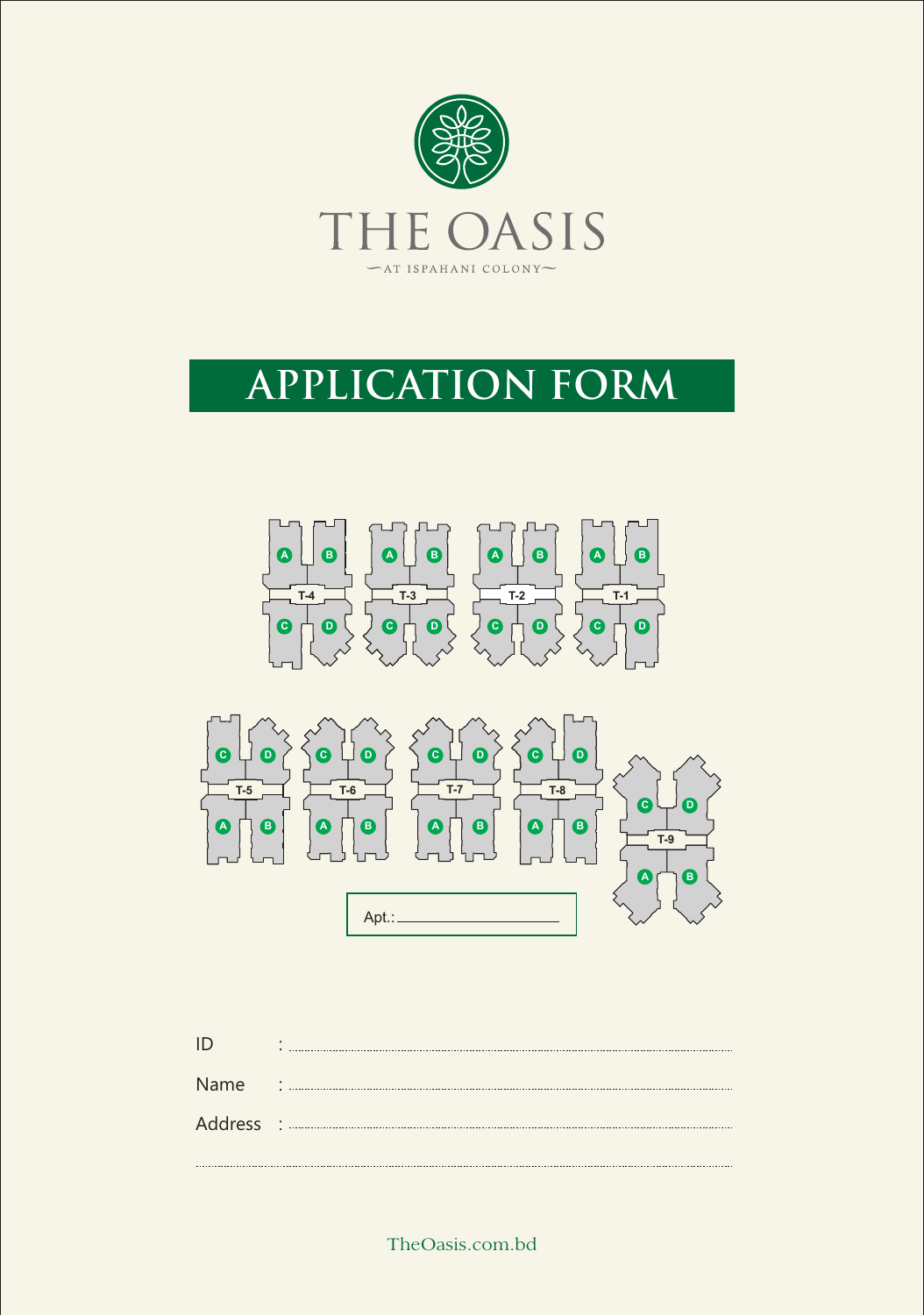



## **A CLIENT'S INFORMATION**

Management's Approval:

| Size:              | $\Box$ 2050 sft $\Box$ 2075 sft |  |  | $\Box$ 2150 sft |  | $\Box$ 2550 sft |
|--------------------|---------------------------------|--|--|-----------------|--|-----------------|
|                    |                                 |  |  |                 |  | $\Box$ Crown    |
|                    |                                 |  |  |                 |  |                 |
|                    |                                 |  |  |                 |  |                 |
| $\vert$ B          | <b>NOMINEE INFORMATION:</b>     |  |  |                 |  |                 |
|                    |                                 |  |  |                 |  |                 |
| Nominee's          |                                 |  |  |                 |  |                 |
| Photo              |                                 |  |  |                 |  |                 |
|                    |                                 |  |  |                 |  |                 |
|                    |                                 |  |  |                 |  |                 |
| For Company's Use: |                                 |  |  |                 |  |                 |
|                    |                                 |  |  |                 |  |                 |
|                    |                                 |  |  |                 |  |                 |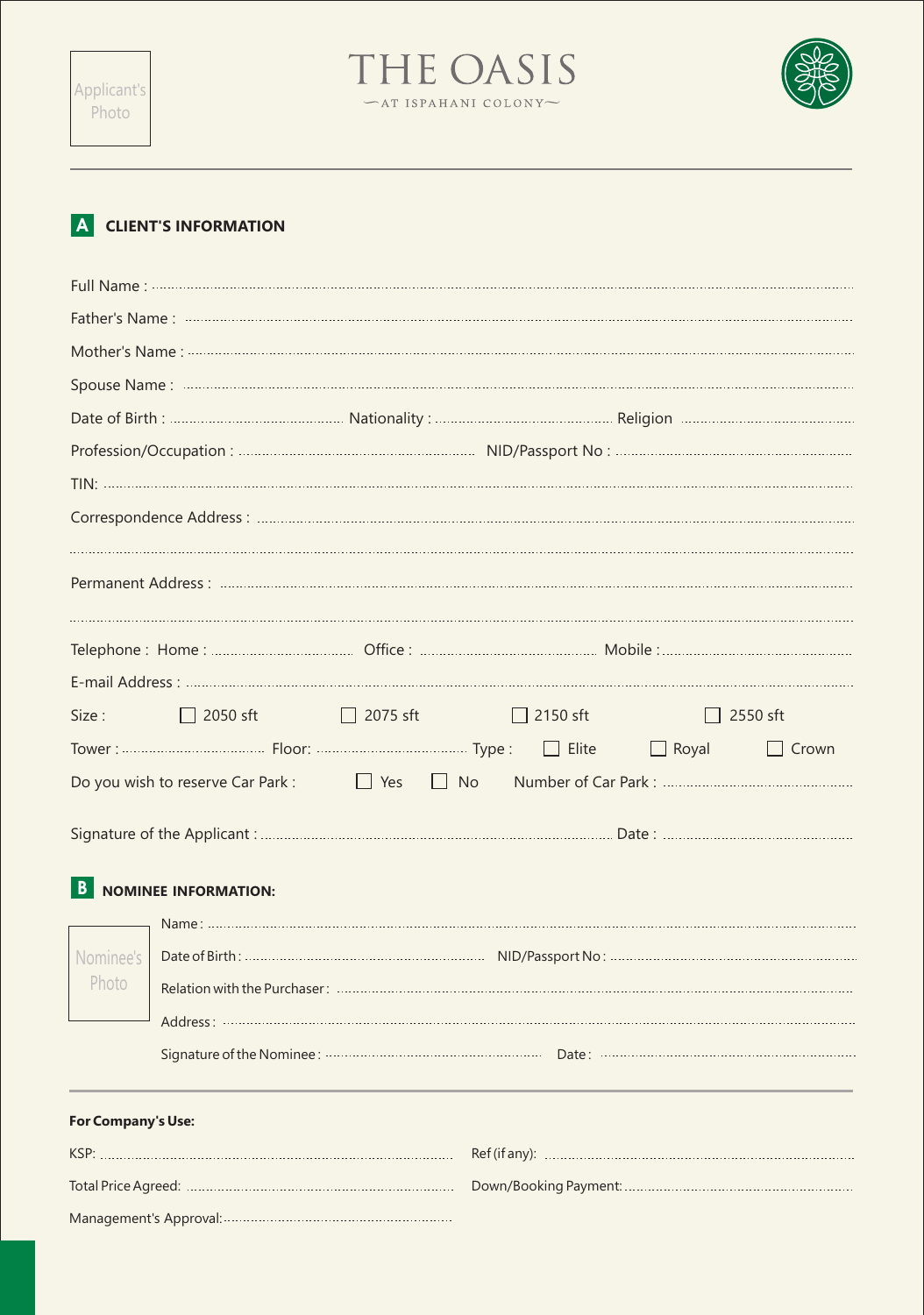

## **C PRICE & PAYMENT SCHEDULE**

|  | $\blacksquare$ PRICE : |  |  |  |  |  |
|--|------------------------|--|--|--|--|--|
|  | 1) Apartment Price     |  |  |  |  |  |
|  | 2) Parking Price       |  |  |  |  |  |
|  | 3) Reserve Fund        |  |  |  |  |  |
|  | 4) Utility Cost        |  |  |  |  |  |
|  | <b>TOTAL PRICE</b>     |  |  |  |  |  |
|  |                        |  |  |  |  |  |

#### **PAYMENT SCHEDULE :**

| <b>Installment</b> | <b>Due Date</b> | <b>Amount of Tk.</b> | <b>Installment</b> | <b>Due Date</b> | <b>Amount of Tk.</b> |
|--------------------|-----------------|----------------------|--------------------|-----------------|----------------------|
| Down Payment       |                 |                      | 11th Installment   |                 |                      |
| 1st Installment    |                 |                      | 12th Installment   |                 |                      |
| 2nd Installment    |                 |                      | 13th Installment   |                 |                      |
| 3rd Installment    |                 |                      | 14th Installment   |                 |                      |
| 4th Installment    |                 |                      | 15th Installment   |                 |                      |
| 5th Installment    |                 |                      | 16th Installment   |                 |                      |
| 6th Installment    |                 |                      | 17th Installment   |                 |                      |
| 7th Installment    |                 |                      | 18th Installment   |                 |                      |
| 8th Installment    |                 |                      | 19th Installment   |                 |                      |
| 9th Installment    |                 |                      | 20th Installment   |                 |                      |
| 10th Installment   |                 |                      | <b>GRAND TOTAL</b> |                 |                      |

### **NOTE:**

Utility Cost and Reserve Fund amount must be paid with the final installment and before handover.

Any adjustment due to customized finishing will be adjusted with the final installment.

Key Sales Person **Team Leader** ED, Marketing **COO** 

## **DECLARATION**

I hereby declare that I have read & understood the above price and payment schedule and agree to accept and abide by the same. The company reserves the right to accept or reject any application without assigning any reason thereto.